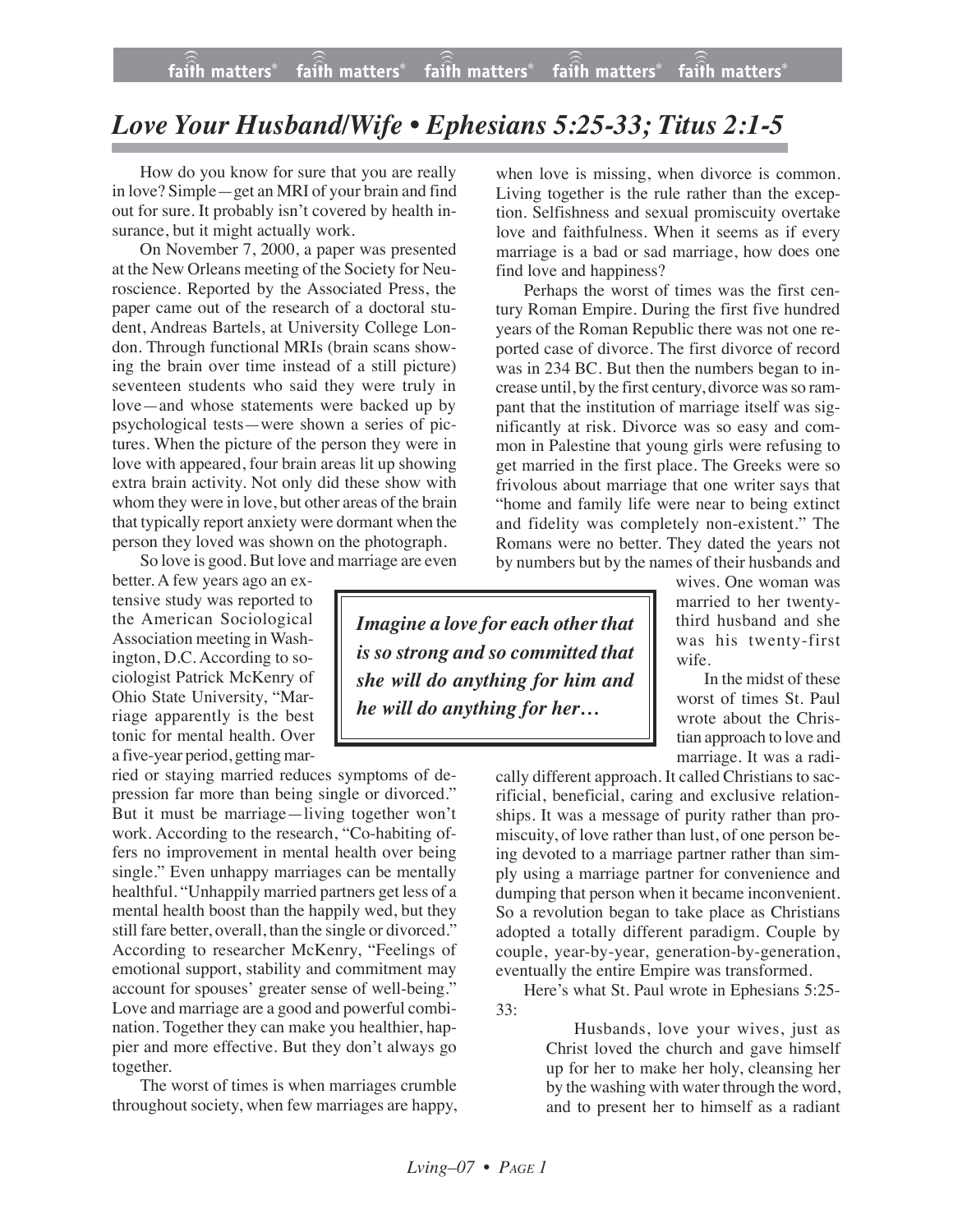church, without stain or wrinkle or any other blemish, but holy and blameless. In this same way, husbands ought to love their wives as their own bodies. He who loves his wife loves himself. After all, no one ever hated his own body, but he feeds and cares for it, just as Christ does the church—for we are members of his body. "For this reason a man will leave his father and mother and be united to his wife, and the two will become one flesh." This is a profound mystery—but I am talking about Christ and the church. However, each one of you also must love his wife as he loves himself, and the wife must respect her husband.

When I was a graduate student in Denver, Charleen worked for the Mountain States Bank. One of her responsibilities was to watch out for counterfeit currency. I remember a conversation we had about a story I read on the training of Secret Service agents to identify counterfeit bills. The article indicated that the primary focus of training is not on the counterfeits but on the genuine article, the assumption being that you could spend the rest of your life looking at all the variations of counterfeiting. What you really need to know well is the genuine article. Charleen told me that when you look at the real thing all day it's easier to spot a fake. On the other hand, you could study the variety of counterfeits forever and never really know what the genuine currency looks like.

It's the same with love in marriage. We could spend forever talking about the potential problems, the celebrity calamities and the tragic counterfeits but never know what the best of marriages looks like. So let's take a look and see what it looks like for a Christian to love your husband or wife.

The words that were first spoken to husbands can be applied to Christian wives, as well—"*love your spouse just as Christ loved the church and gave himself up for her*." The model is Jesus Christ who stepped down from the glories of heaven and selfsacrificed for us. In the same way, husbands and wives are to self-sacrifice for each other. This may sound as revolutionary to some today as it did in the first century. It is the opposite of selfishness and self-seeking. Instead of asking what she can do for me I ask what I can do for her.

In extreme cases this may mean life itself, but that is exceptionally rare. One couple committed that they would always seek to meet the other's smallest need. If she wanted a drink of water during the night, he would get up and bring it to her. If he forgot to turn off the porch light, she would get up and shut it off for him. Often the most important sacrifices are the smallest sacrifices. It's sacrificing an opinion or an opportunity to get even or a personal convenience. It is based upon a notion that in marriage Christians are to seek the desires and pleasure and happiness of the other person. That's certainly true in what the Bible teaches about sexual relationships. It is a marital love where the greatest sexual joy is in pleasing your partner. In I Corinthians 7:4-5 the sexual relationship is described:

> The wife's body does not belong to her alone but also to her husband. In the same way, the husband's body does not belong to him alone but also to his wife. Do not deprive each other. . . .

Imagine a love for each other that is so strong and so committed that she will do anything for him and he will do anything for her—not just in theory, but in practice; a love strong enough to make sacrifices for the other person. The sacrifice may be time at work, giving up smoking, getting help to stop drinking, getting up early in the morning to pray together or go for a walk even though you would rather sleep late.

The true lover is always asking, always thinking, always choosing on the basis of "What can I do for her?" "What can I do for him?" And this is not a painful sacrifice. This is a joyful sacrifice. There is an indescribable pleasure in giving to the one that you love.

A sacrifice fly ball in baseball helps your team to win. A vacation day sacrificed to attend your son or daughter's graduation is a joyous highlight of life. The sacrifice of \$100 to buy a special gift for your best friend is a fun thing to do.

What could you do to love your wife . . . to love your husband . . . sacrificially? Just be sure to understand that it is never sacrifice simply for sacrifice's sake. Christian love is sacrifice that is beneficial to the other person. St. Paul wrote:

> Husbands, love your wives, just as Christ loved the church and gave himself up for her to make her holy, cleansing her by the washing with water through the word, and to present her to himself as a radiant church, without stain or wrinkle or any other blemish, but holy and blameless.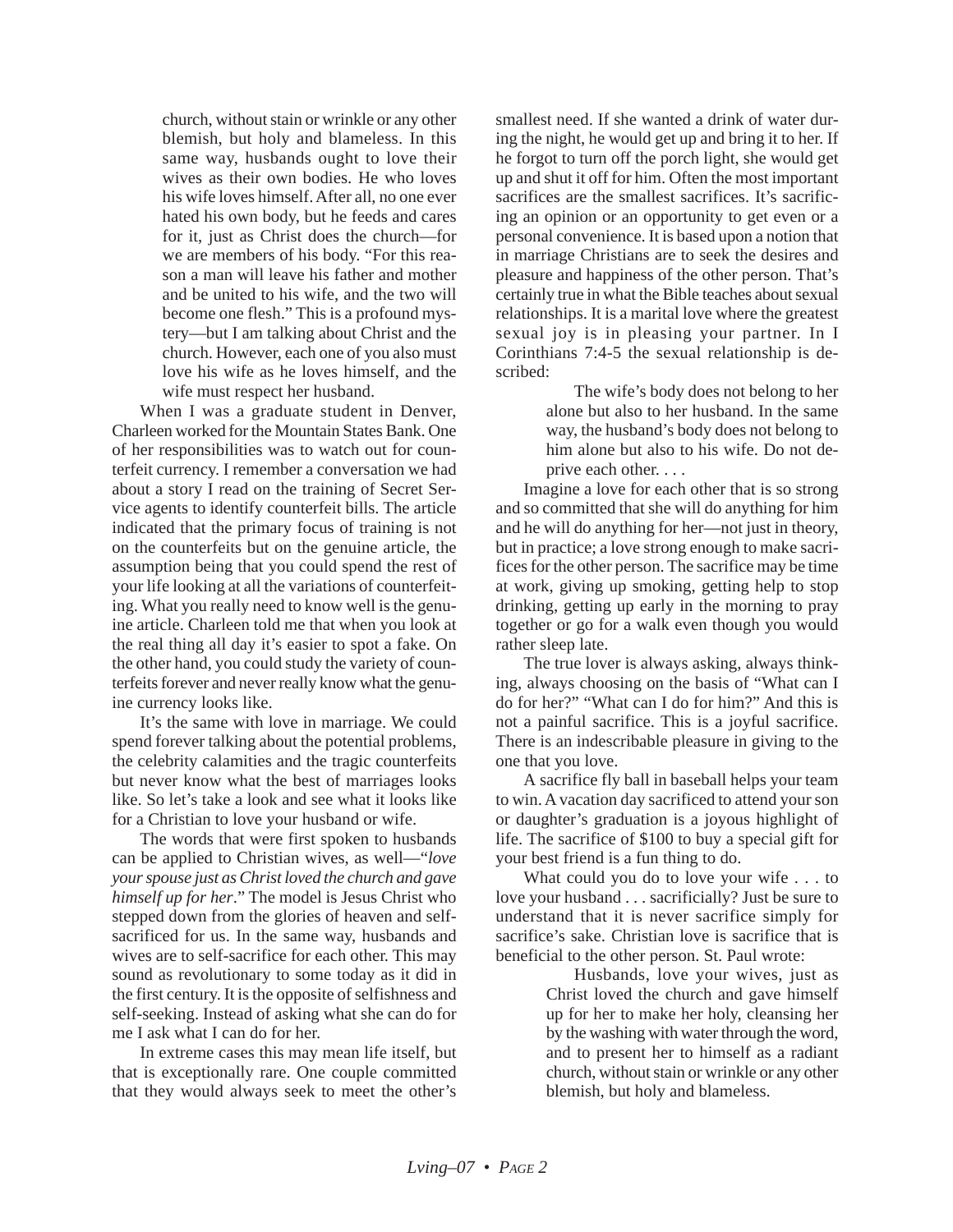In Christian marriage we are to follow the example of Jesus who sacrificed himself for our benefit. He died so that we can be Christians who are clean and radiant and holy and good. That's what a loving husband does for his wife. That's what a loving wife does for her husband. She encourages him to grow in his faith. He helps her learn how to pray. They push each other to follow Jesus Christ. Loving husbands and wives lead each other into holiness, not sin.

The number one reason couples grow spiritually, worship regularly, live righteously and endure adversity faithfully is that they love one another in a way that is spiritually beneficial. Every couple faces problems, discouragement and defeats.

Blessed are those couples who help each other overcome those adversities with grace and come out the other side stronger than they were before. I've seen married couples go through bankruptcy, unemployment, cancer, extra-marital affairs and the death of a child and make it because of sacrificial love that benefited the other. The question at the end of every day and on every anniversary is, "Have I loved my husband/wife into a better person

than he/she would otherwise have been without my love?"

The third mark of Christian love for a husband or wife is caring. Ephesians 5:29 says the love for a spouse is to be like the love for our own bodies caring for the person you're married to just the way Jesus cares for Christians. Caring runs the gamut from providing physically to being nice. Love means going to work, earning a living, providing clothes and food and shelter. (The Bible uses harsh words for those who don't properly provide for their families.)

But caring also includes kind words, saying "thank you", laughing at the other person's jokes even if you've heard them before, remembering birthdays, waiting for the other person before you start eating and a thousand other considerations. If you care for someone you focus on their needs and desires and do your best to fulfill them. You make her feel secure. You listen to his problems before telling about your problems. You call each other on the phone. You ask, "What do you want? What do you need?" and then you do what you can to meet those desires.

USA Today reported an interview with bestselling author Stormie Omartian. When you hear her story you decide that her name, Stormie, describes multiple chapters of her life. Her mentally ill mother locked her in a closet for hours at a time when she was a girl. In young adulthood she got into drugs, alcohol, Eastern religions and the occult. She went through a disastrous first marriage, two illegal abortions, severe depression and contemplated suicide. Now she is a Christian having been married for over 25 years with three grown children. She explains that one of the ways she loves and cares for her husband is that she regularly prays

for him. "Something amazing happens to our hearts when we pray for another person. The hardness melts. We become able to get beyond the hurts and forgive."

The best Christian love in marriage is sacrificial, beneficial, caring and exclusive. When St. Paul finished writing his revolution-

ary words about Christian marriage he quoted a line from the beginning of the Old Testament. It's explained in greater detail by Jesus in Mark 10:6-9:

> "But at the beginning of creation God made them male and female. For this reason a man will leave his father and mother and be united to his wife, and the two will become one flesh. So they are no longer two, but one. Therefore what God has joined together, let man not separate."

St. Paul called the marriage relationship of a man and a woman a "profound mystery". There is something special, supernatural, unexplainable, mysterious and wonderful about the exclusive relationship of Christian marriage. It is a permanent relationship specially sealed by God. In its permanency and exclusivity there can be a safety, security and vulnerability unlike any other human relationships. Here he can be who he is and be loved. She can be herself and be fully accepted and supported. Here there can be secrets that no one else ever knows—not even a court of law will breach

*There is something special, supernatural, unexplainable, mysterious and wonderful about the exclusive relationship of Christian marriage. It is a permanent relationship specially sealed by God.*